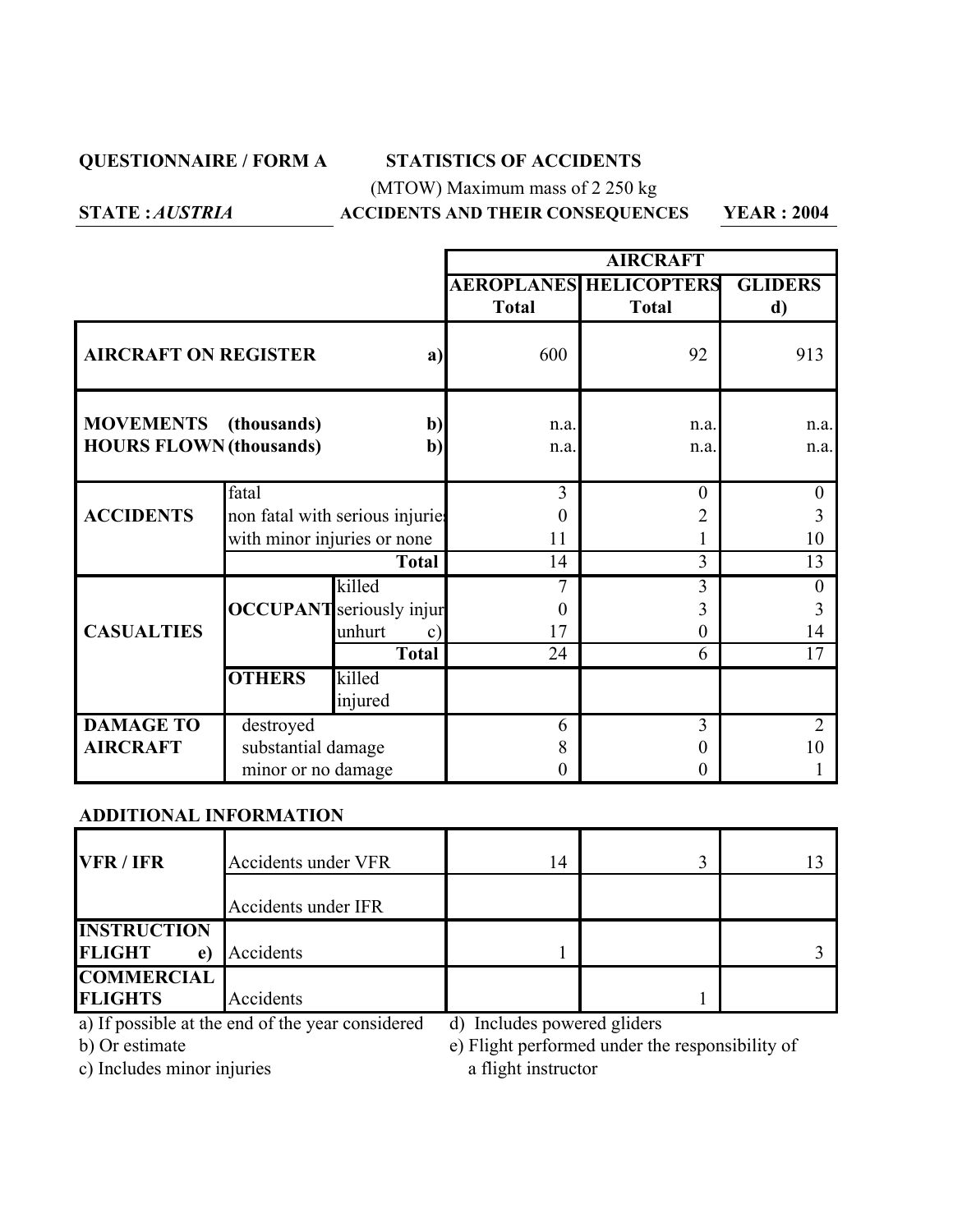#### **QUESTIONNAIRE / FORM B.1 STATISTICS OF ACCIDENTS**

# (MTOW) Maximum mass of 2 250 kg

*AUSTRIA*

# **ACCIDENTS BY FLIGHT PHASE <sup>a</sup>) YEAR : 2004**

|                                                    |                                                                | <b>AIRCRAFT</b>                  |                |                |
|----------------------------------------------------|----------------------------------------------------------------|----------------------------------|----------------|----------------|
| <b>FLIGHT PHASE</b>                                | <b>ACCIDENTS</b>                                               | <b>AEROPLANE ELICOPTER</b>       |                | <b>GLIDERS</b> |
|                                                    |                                                                | <b>Total</b>                     | <b>Total</b>   | $\mathbf{b}$   |
|                                                    |                                                                |                                  |                |                |
|                                                    | fatal                                                          |                                  |                |                |
| <b>STANDING / TAXING</b>                           | non fatal with serious injuries                                |                                  |                |                |
|                                                    | with minor injuries or none                                    |                                  |                |                |
|                                                    | <b>Total</b>                                                   | $\theta$                         | $\theta$       | $\mathbf{0}$   |
|                                                    |                                                                |                                  |                |                |
|                                                    | fatal                                                          | 1                                |                |                |
| TAKE - OFF & CLIMB non fatal with serious injuries |                                                                |                                  | 1              |                |
|                                                    | with minor injuries or non                                     | 1                                |                | 2              |
|                                                    | <b>Total</b>                                                   | $\overline{2}$                   | $\mathbf{1}$   | $\overline{2}$ |
|                                                    |                                                                |                                  |                |                |
|                                                    | fatal                                                          | $\overline{2}$                   |                |                |
| <b>EN-ROUTE</b>                                    | non fatal with serious injuries                                |                                  |                |                |
|                                                    | with minor injuries or non<br><b>Total</b>                     | $\overline{2}$<br>$\overline{4}$ | $\theta$       |                |
|                                                    |                                                                |                                  |                |                |
| <b>EN-ROUTE</b>                                    | fatal                                                          |                                  |                |                |
| <b>MANOEUVERING</b>                                |                                                                |                                  |                |                |
|                                                    | non fatal with serious injuries<br>with minor injuries or none |                                  | 1              |                |
|                                                    | <b>Total</b>                                                   | $\theta$                         | $\mathbf{1}$   |                |
|                                                    |                                                                |                                  |                |                |
| <b>DESCENT &amp;</b>                               | fatal                                                          |                                  |                |                |
| <b>APPROACH</b>                                    | non fatal with serious injuries                                |                                  |                |                |
|                                                    | with minor injuries or none                                    |                                  | 1              | 2              |
|                                                    | <b>Total</b>                                                   | $\mathbf{0}$                     | 1              | $\overline{3}$ |
|                                                    |                                                                |                                  |                |                |
|                                                    | fatal                                                          |                                  |                |                |
| <b>LANDING</b>                                     | non fatal with serious injuries                                |                                  |                | 2              |
|                                                    | with minor injuries or non                                     | 8                                |                | 4              |
|                                                    | <b>Total</b>                                                   | 8                                | $\overline{0}$ | 6              |

a) Initial event when accident occurred b) Includes powered gliders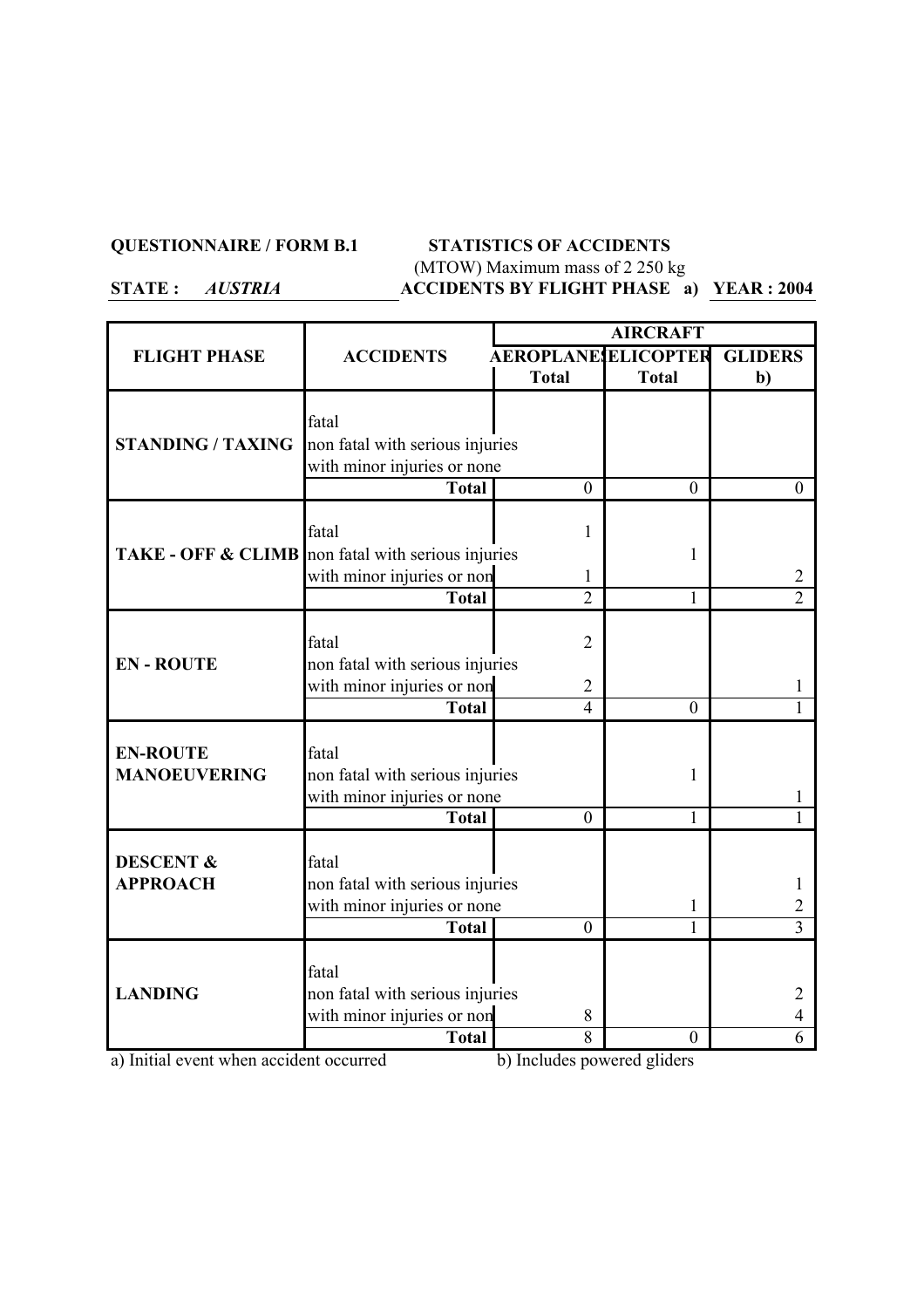## **QUESTIONNAIRE / FORM B.2 STATISTICS OF ACCIDENTS** (MTOW) Maximum mass of 2 250 kg CASUALTIES BY FLIGHT PHASE a) YEAR : 2004

|                                         |                                                                       | <b>AIRCRAFT</b>               |                                  |                          |
|-----------------------------------------|-----------------------------------------------------------------------|-------------------------------|----------------------------------|--------------------------|
| <b>FLIGHT PHASE</b>                     | <b>CASUALTIES</b>                                                     | <b>AEROPLANES HELICOPTERS</b> |                                  | <b>GLIDERS</b>           |
|                                         |                                                                       | <b>Total</b>                  | <b>Total</b>                     | $\mathbf{c})$            |
| <b>STANDING / TAXING</b>                | Killed<br>Seriously injured<br>Unhurt<br>$\mathbf{b}$<br>Total        | $\theta$                      | $\theta$                         | $\overline{0}$           |
|                                         |                                                                       |                               |                                  |                          |
| TAKE - OFF & CLIMB Seriously injured    | Killed<br>Unhurt<br>$\mathbf{b}$                                      | $\mathbf{1}$<br>1             | 1<br>1                           | 3                        |
|                                         | <b>Total</b>                                                          | $\overline{2}$                | $\overline{2}$                   | $\overline{3}$           |
|                                         |                                                                       |                               |                                  |                          |
| <b>EN-ROUTE</b>                         | Killed<br>Seriously injured<br>Unhurt<br>$\mathbf{b}$                 | 6<br>$\overline{2}$           |                                  | $\overline{2}$           |
|                                         | <b>Total</b>                                                          | $\overline{8}$                | $\overline{0}$                   | $\overline{2}$           |
| <b>EN-ROUTE</b><br><b>MANOEUVERING</b>  | Killed<br>Seriously injured<br>Unhurt<br>$\mathbf{b}$<br><b>Total</b> | $\mathbf{0}$                  | $\overline{2}$<br>$\overline{2}$ | 1                        |
| <b>DESCENT &amp;</b><br><b>APPROACH</b> | Killed<br>Seriously injured<br>Unhurt<br>$\mathbf{b}$<br>Total        | $\overline{0}$                | $\overline{2}$<br>$\overline{2}$ | 3<br>$\overline{4}$      |
| <b>LANDING</b>                          | Killed<br>Seriously injured<br>Unhurt<br>b)<br><b>Total</b>           | 14<br>14                      | $\overline{0}$                   | 2<br>5<br>$\overline{7}$ |

a) Initial event when accident occurred b) Includes minor injuries c) Includes powered gliders

*AUSTRIA*